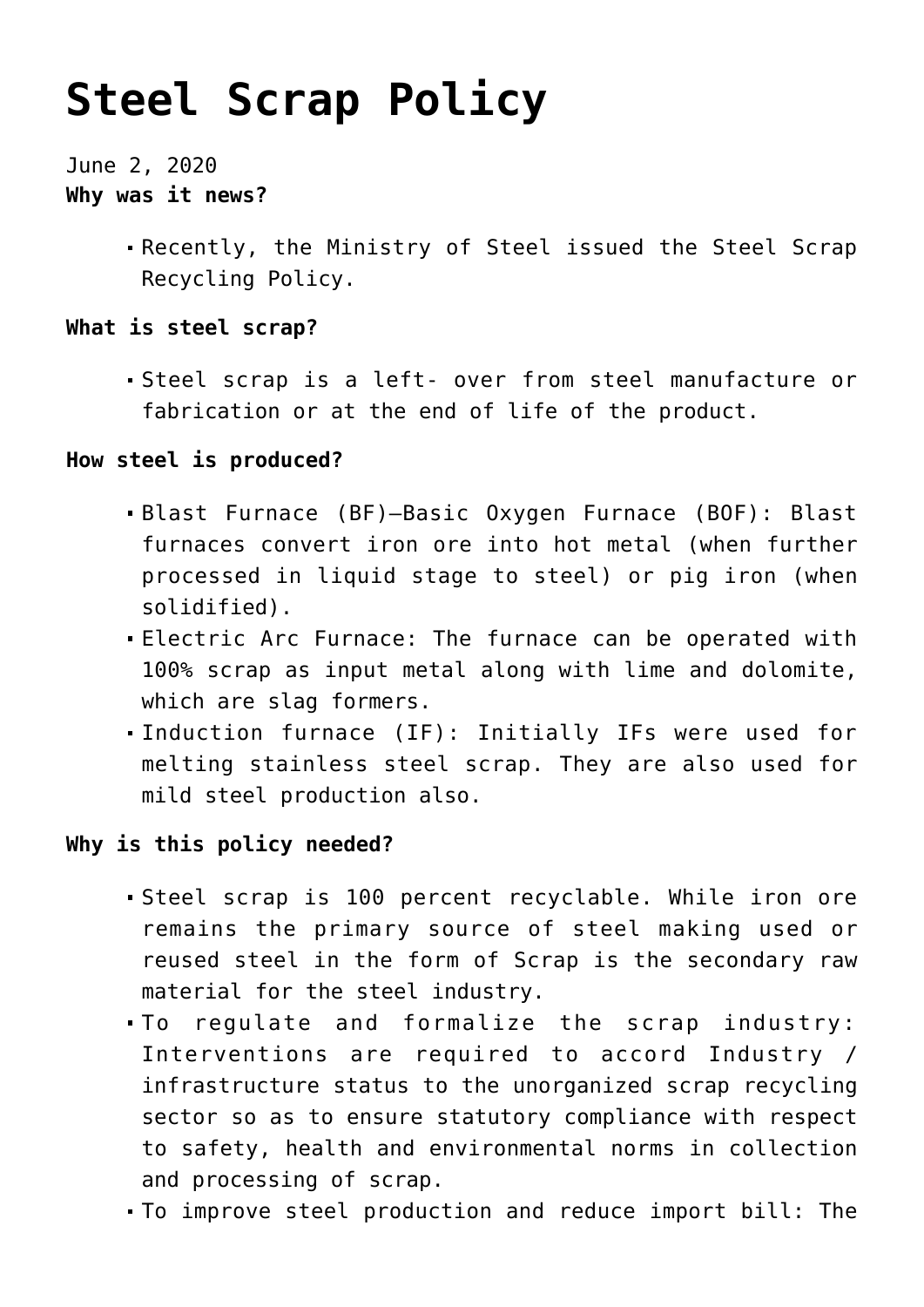current supply of scrap is 25 MT from the domestic unorganized scrap industry and 7 MT from import of scrap. There is potential to harness this 7 MT of scrap that is currently being imported from the domestic market itself.

- There is also higher scrap availability due to increasing per capita steel consumption (doubled from 2004- around 33kg to around 60 kg).
- **Eco-friendly:** : Recycling steel requires 56 percent less energy than producing steel from iron ore, and reduces CO2 emissions by up to 58 percent.

#### **Key feature of Steel Scrap Recycling Policy**

- It promotes collection, processing and recycling of products in an organized, safe and environment friendly manner.
- The policy also proposed to create a mechanism for treating waste streams and residues produced from dismantling and shredding facilities in compliance to Hazardous & Other Wastes (Management & Trans boundary Movement) Rules, 2016.
- Promote circular economy: The policy envisions promoting circular economy in the steel sector. The steel scrap shall be recycled to produce high grade steel. This can be used in industries such as equipment manufacturing, automobiles and other downstream industries.
- Authorize Steel scrapping center: It promotes 6Rs principles of reduce, reuse, recycle, recover, redesign and remanufacture through scientific handling, processing and disposal of all types of recyclable scraps including non-ferrous scraps, through authorized centers / facility.
- Hub and the spoke model: To address the issue of collecting scrap and to structure the informal recycling sector based on environmental and scientific fronts, a hub and the spoke model has been suggested.